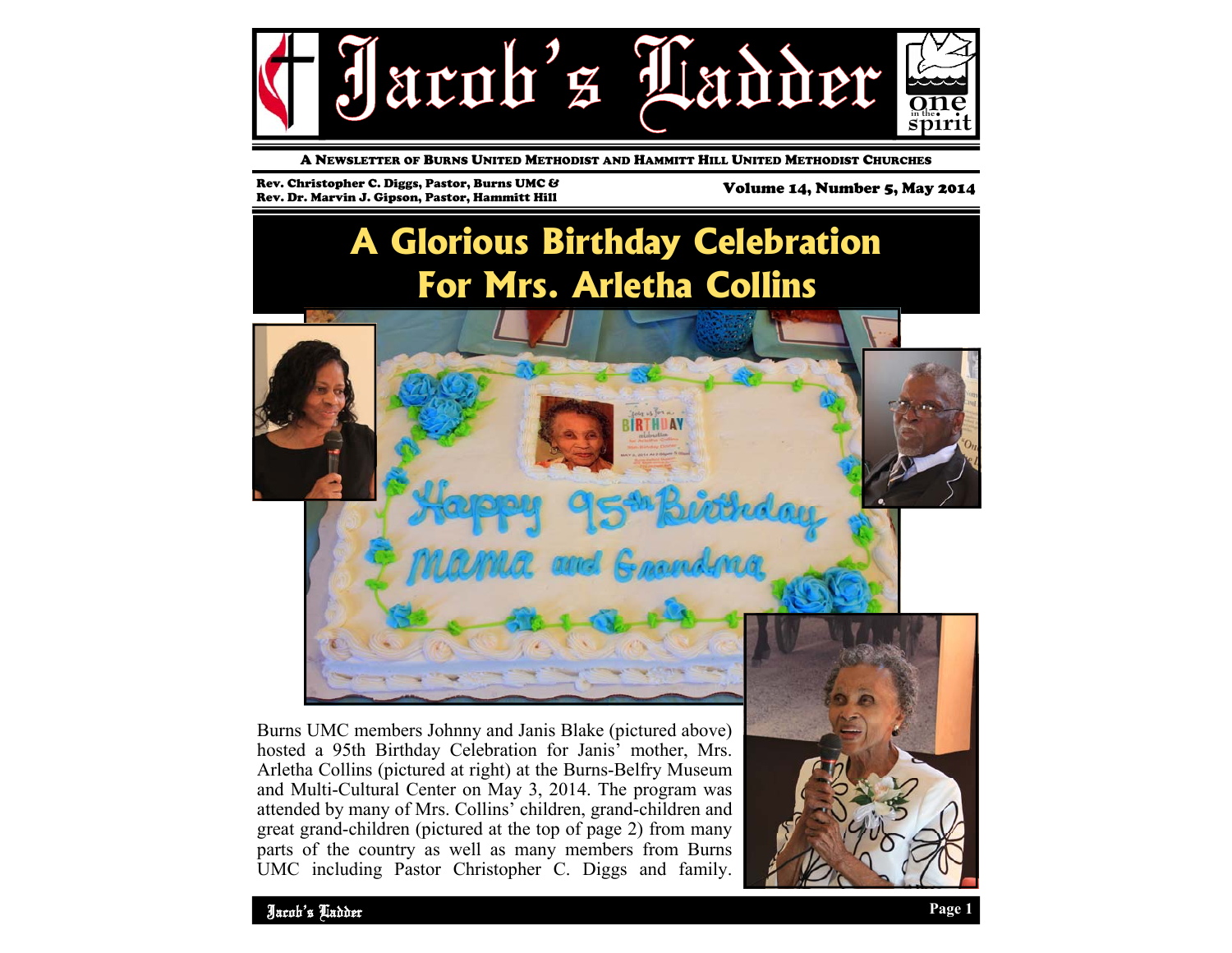

# **What God Can Do!**

by Barbara Wortham

"So I say to you, ask and it will be given to you; seek and you will find; knock and the door will be opened to you. For everyone who ask receives; he who seeks finds; and to him who knocks, the door will be opened."

—LUKE 11:9-10

Last August, Burns UMC embarked on a new mission. Under the leadership of our pastor, Rev. Christopher C. Diggs, we began a G.E.D. program. The program is currently serving six students, but we know that God is going to multiply that number. In mid April, I saw the need for computers for our classroom. The new G.E.D. is computer based. Many adults today will be at a disadvantage if they are not familiar with basic computer skills. I talked with my

desires of my heart. I found some affordable students, and most of them did not have computer access in their homes. I called the pastor and told him we needed to have computers in order to serve our adult population. He told me to find what I wanted and send the specifications to him. At that moment, I knew God would give me the computers at WalMart. com. I sent the pastor an email, and he responded with "keep the faith". The next day he called and said that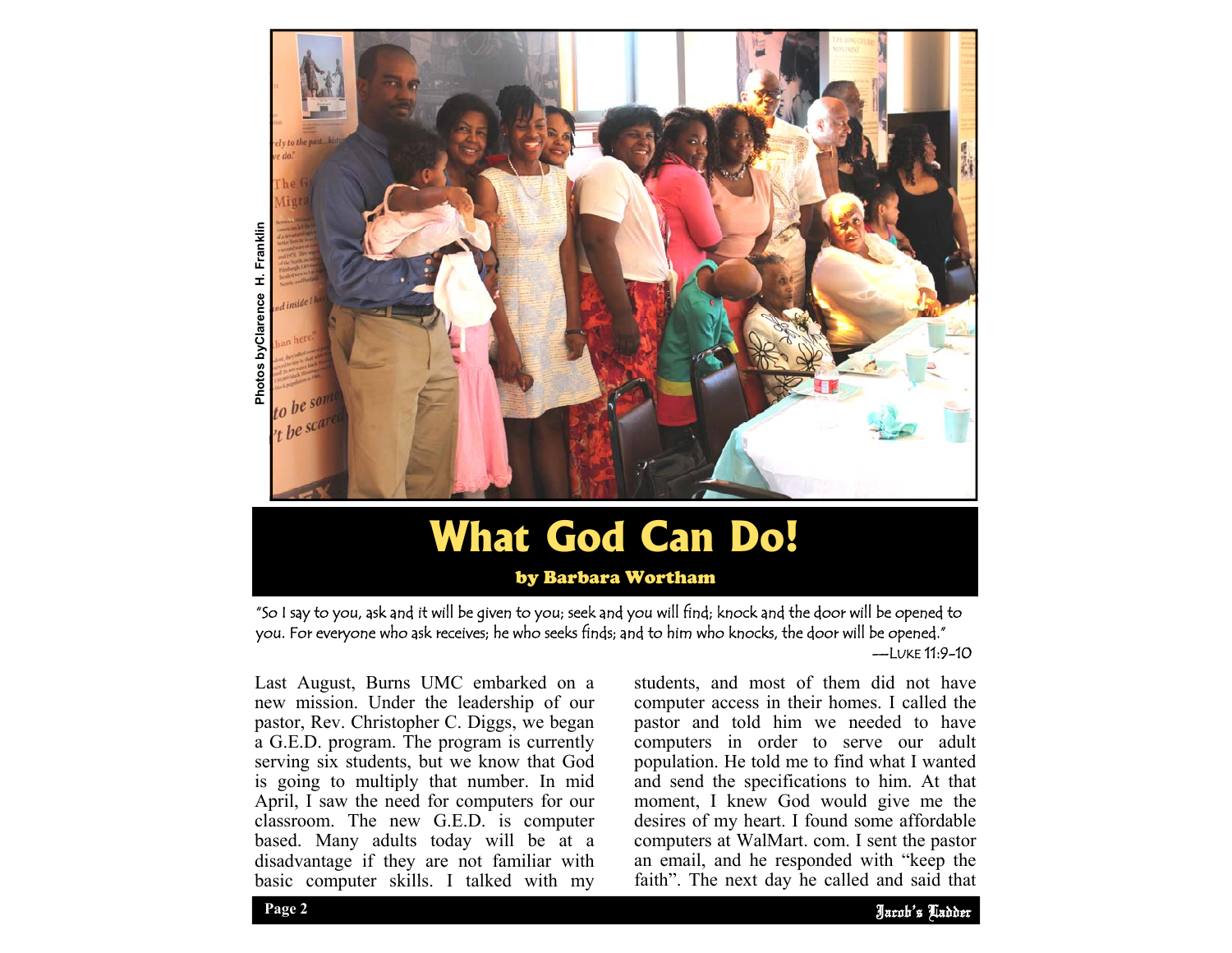he had found a person who wanted to help our program. By the end of the next week, we were able to purchase top of the line computers. Sometimes we are reluctant to ask God for what we want. I have found that if you ask unselfishly, not for yourself, but for others, God will pour out a blessing that you cannot imagine. Burns would like to thank our generous donor letting God use

him to help others. We also thank our pastor, associate pastor, Rev. Marvin Gipson, and Ms. Evelyn Smith for their efforts in purchasing and setting up the computers. Many thanks to our weekly volunteers, Ms. Stella Murray, Mr. Hubert Murray, Ms. Trudie Mister, Ms. Niler Franklin, Ms. Ariel Booker, and Ms. Amber Mister for giving of their time. God is truly blessing his people.



Jacob's Ladder Jacob's Ladder Page 2 **Page 3 Page 3**